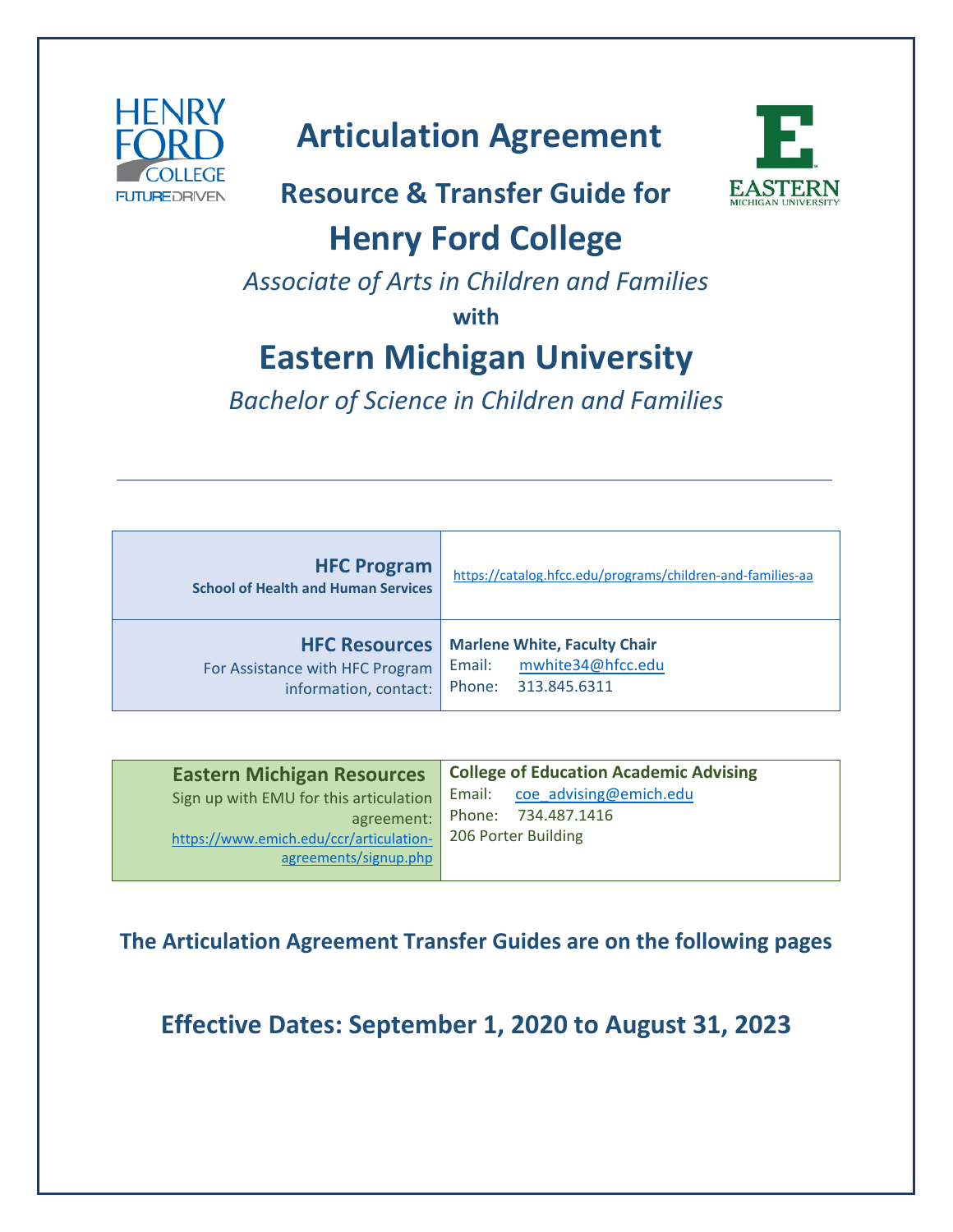## **CHILDREN AND FAMILIES ARTICULATION AGREEMENT GUIDE**

## Henry Ford College – **AA in Children and Families**

### Eastern Michigan University – **BS in Children and Families**

| <b>Henry Ford College Courses:</b>                                                                                                        | <b>Eastern Michigan University Courses:</b>                       |  |  |
|-------------------------------------------------------------------------------------------------------------------------------------------|-------------------------------------------------------------------|--|--|
| Michigan Transfer Agreement (MTA) Requirements (30 credits)                                                                               |                                                                   |  |  |
| Students with the MTA endorsement on their community college transcript have satisfied EMU's General Education Core Requirements and will |                                                                   |  |  |
| be required to complete only the General Education Application Requirements of one Perspectives on a Diverse World course, one Learning   |                                                                   |  |  |
| Beyond the Classroom experience, and a Writing Intensive course in the major. Courses listed below for the MTA also satisfy program       |                                                                   |  |  |
| requirements at EMU and/or HFC. For HFC approved MTA courses go to HFC's website. Students without an MTA or MACRAO endorsement           |                                                                   |  |  |
| must complete EMU's general education program.                                                                                            |                                                                   |  |  |
| 1. A course in English Composition                                                                                                        |                                                                   |  |  |
|                                                                                                                                           |                                                                   |  |  |
| 2. A course in English Composition or Communication                                                                                       |                                                                   |  |  |
|                                                                                                                                           | WRTG 121 Composition II (pre-req for SFCE 328W) 3                 |  |  |
| 3. A course in Mathematics                                                                                                                |                                                                   |  |  |
|                                                                                                                                           |                                                                   |  |  |
| 4. Two courses in Natural Sciences from different disciplines (one lab required)                                                          |                                                                   |  |  |
| Intro to Science for Elementary Educators4<br><b>SCI 210</b>                                                                              | AACR Gen Credit General Transfer Credit  4                        |  |  |
| Choose one from the approved MTA list (lab required)4                                                                                     |                                                                   |  |  |
| 5. Two courses in Humanities and Fine Arts from different disciplines                                                                     |                                                                   |  |  |
|                                                                                                                                           |                                                                   |  |  |
| 6. Two courses in Social Sciences from different disciplines                                                                              |                                                                   |  |  |
|                                                                                                                                           | <b>PSY 101</b>                                                    |  |  |
|                                                                                                                                           |                                                                   |  |  |
| SOC 151 Contemporary Social Problems (3)                                                                                                  | SOCL 202 Social Problems (3)                                      |  |  |
| SOC 132 Marriage and the Family (3)                                                                                                       | SOCL 204 Marriage & Family (3)                                    |  |  |
| If needed, complete additional credits in any of the above categories to meet the 30 credit minimum for the MTA.                          |                                                                   |  |  |
| EMU's Perspectives on a Diverse World requirement: Complete one course from the following list:                                           |                                                                   |  |  |
| These courses also satisfy an MTA area: Natural Science: BIO 138 (non-lab); Humanities: ART 224, 225, 226, 227; ENG 243, 248;             |                                                                   |  |  |
| PHIL 201; WR 233, 236; Social Science: ANTH 131, 151, 152, 154; GEOG 132; HIST 113, 243, 261; POLS 152; PSY 296; SOC 152,                 |                                                                   |  |  |
| 251. This course applies, but does not satisfy the MTA: BBA 250                                                                           |                                                                   |  |  |
| HFC Children and Families Program Requirements (34 credits)                                                                               |                                                                   |  |  |
| Instructional Technology for Elem Teachers3<br>CIS 221                                                                                    | <b>LTEC 330</b>                                                   |  |  |
| CHD 203 Introduction to Early Childhood Education: Birth-83                                                                               | <b>ECE 000</b>                                                    |  |  |
| *CHD 205 Infant/Toddler Care & Development3                                                                                               | Infants & Toddlers: Develop, Curr & Programs  3<br><b>ECE 314</b> |  |  |
| CHD 206 Introduction to Preschool Development & Care 3                                                                                    | <b>ECE 000</b>                                                    |  |  |
| Exploring Early Childhood Programs: Field Exper 1<br>CHD 211                                                                              | <b>ECE 000</b>                                                    |  |  |
| CHD 215 Nurturing Infant & Toddler Relationships-Practicum  1                                                                             | <b>ECE 000</b>                                                    |  |  |
| * CHD 231<br>Inquiry-Based Pre-School Curriculum 3                                                                                        | The Developing ECE Professional  3<br><b>ECE 215</b>              |  |  |
| CHD 232 Observation & Assessment in ECE3                                                                                                  | <b>ECE 000</b>                                                    |  |  |
| CHD 233 Observation & Assessment in ECE Practicum 1                                                                                       | <b>ECE 000</b>                                                    |  |  |
|                                                                                                                                           | <b>ECE 000</b>                                                    |  |  |
| * CHD 241 Dev Appropriate Prac in Child Care Ctr Admin 3                                                                                  | Diverse Children, Families, & Communities  3<br><b>ECE 307</b>    |  |  |
| CHD 242 Language & Literacy Experiences for Young Child3                                                                                  | <b>ECE 000</b>                                                    |  |  |
| EDU 295 Exceptional Children and Early Childhood 3                                                                                        |                                                                   |  |  |
|                                                                                                                                           | ECE 214 The Developing Child; Birth to Age 8 3                    |  |  |
|                                                                                                                                           |                                                                   |  |  |
| EMU Requirements and Electives that May be Taken at HFC or EMU (29 credits)                                                               |                                                                   |  |  |
| *EDU 256                                                                                                                                  | EDPS 322 Human Development & Learning (4)-1.  3                   |  |  |
|                                                                                                                                           | SPGN 251 Inclusion & Disabilities Studies in a Div Soc  3         |  |  |
| Open Electives (Not to exceed 93 total credits at HFC) 23                                                                                 |                                                                   |  |  |
|                                                                                                                                           | Credits that transfer to EMU 93                                   |  |  |

*\* Required for EMU's BS in Children and Families program. If not transferred, must be completed at EMU.* 

*1 Fulfills an Ecological Studies Requirement for the Children and Families program. Other options are available at EMU.*

*2 Fulfills EMU's Perspectives on a Diverse World Requirement at EMU.* 

*[Sign up with us:](https://www.emich.edu/ccr/articulation-agreements/signup.php) If you let us know you are using this articulation agreement we can stay in touch with you and provide information and advising to you while you are still at your community college.*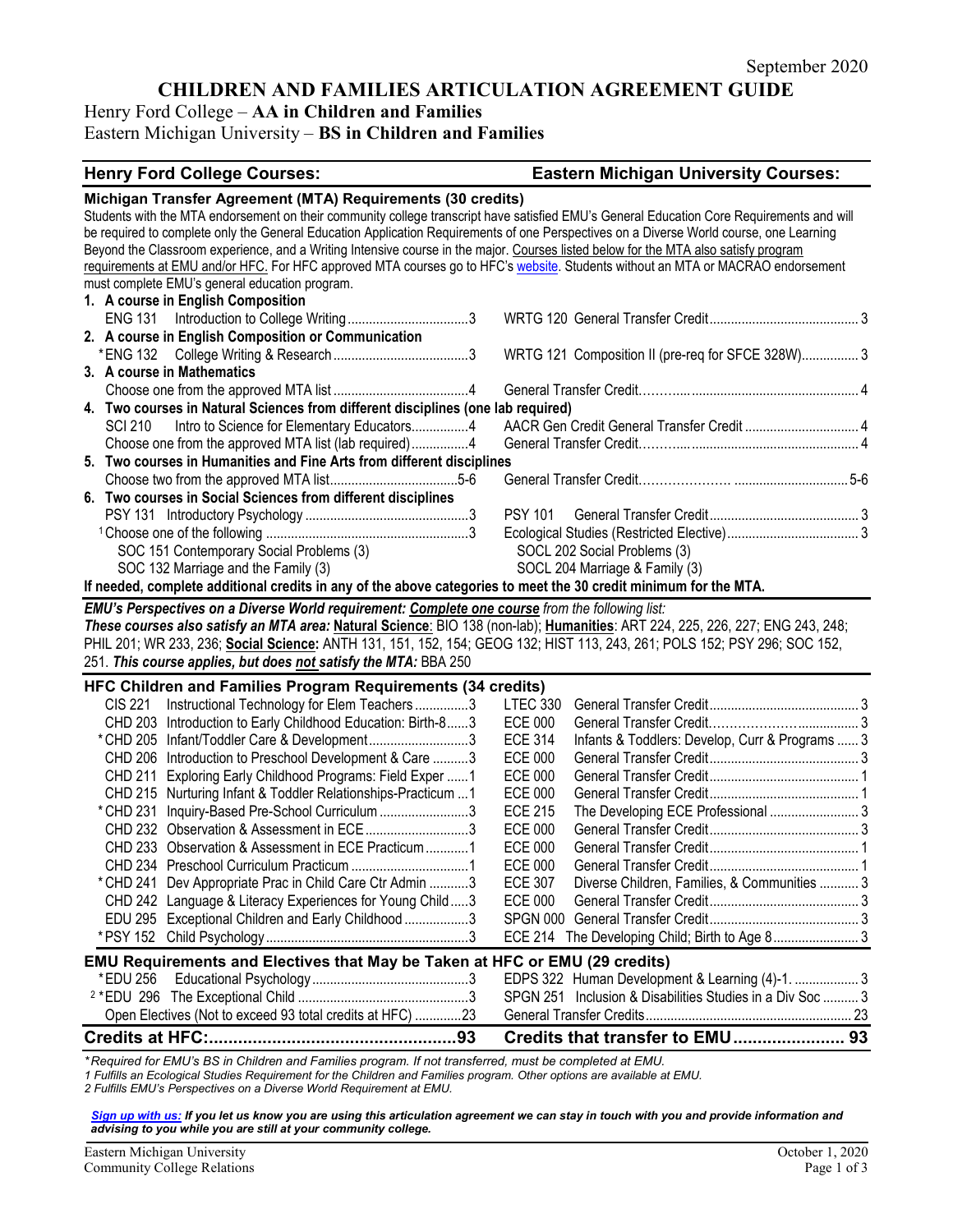## **CHILDREN AND FAMILIES ARTICULATION AGREEMENT GUIDE**

Henry Ford College – **AA in Children and Families** Eastern Michigan University – **BS in Children and Families**

#### **Completion of the BS in Children and Families at EMU**

#### **Major Requirements (31 hours)**

#### **Required Courses (25 credits)**

| ECE 302 Child Centered Teaching & Learning3                      |  |
|------------------------------------------------------------------|--|
| ECE 303 Implementing the Curriculum - Practicum3                 |  |
| ECE 307 Diverse Children, Families and Communities3              |  |
| ECE 341 Assessment of the Young Child3                           |  |
| ECE 342 International Teaching in Content Areas3                 |  |
| ECE 343 Advocacy, Leadership, & Administration 3                 |  |
| ECE 451 Inclusive Classrooms in Early Childhood3                 |  |
| <sup>1</sup> ECE 488L4 Internship in Early Childhood Education 4 |  |

# **Ecological Studies (6 credits)**

| <sup>2</sup> SFCE 328W Schools Diverse & Democratic Society 3       |  |  |
|---------------------------------------------------------------------|--|--|
| Choose 3 credits from the following:<br>. 3                         |  |  |
| Multicultural Children's Literature (3)                             |  |  |
| Drama and Play in Human Experience (3)                              |  |  |
| Child Psychology (3)                                                |  |  |
| RDNG 220<br>Instructional Uses of Trade Books (3)                   |  |  |
| <b>RDNG 300</b><br>Early Literacy (3)                               |  |  |
| Reading and the Diverse Learner (3)                                 |  |  |
| EcoJustice Education: An Introduction (3)                           |  |  |
| Social Problems (3)                                                 |  |  |
| Marriage and Family (3)                                             |  |  |
| Sociology of Childhood and Youth (3)                                |  |  |
| The Family (3)                                                      |  |  |
| SPCI 350L2 Introduction to Cognitive Impairment (3)                 |  |  |
| SPGN 395<br>Disabilities: School, Family, Community Interaction (3) |  |  |
| Educ Children w/ Learning Disabilities (2)                          |  |  |
| SWRK 200<br>Human Diversity and Social Justice (3)                  |  |  |
| SWRK 222 Social Welfare Policies and Services (3)                   |  |  |
| Other options with advisor approval                                 |  |  |
| Note: SOCL courses should not be selected if a SOCL                 |  |  |
| course transferred from HFC for this requirement.                   |  |  |
|                                                                     |  |  |

#### **Sample Sequence for completing this program:**

*Courses may not be offered every semester.* 

*Schedule an appointment with the and advisor to develop a plan of study.*

# **Fall Semester (12 credits)**

#### **Winter Semester (9 credits)**

| ECE 341 F, W, S, pre-regs: ECE 214, 215, 302, 303  3 |  |
|------------------------------------------------------|--|
| ECE 342 F, W, pre-regs: ECE 214, 215, 302, 3033      |  |
|                                                      |  |

#### **Fall Semester (10 credits)**

| un vvinvvuu |                                                       | $110$ viverty |
|-------------|-------------------------------------------------------|---------------|
|             | ECE 451 F, W, pre-reqs: ECE 214, 215, 302, 303, 341 3 |               |
|             |                                                       |               |
|             |                                                       |               |